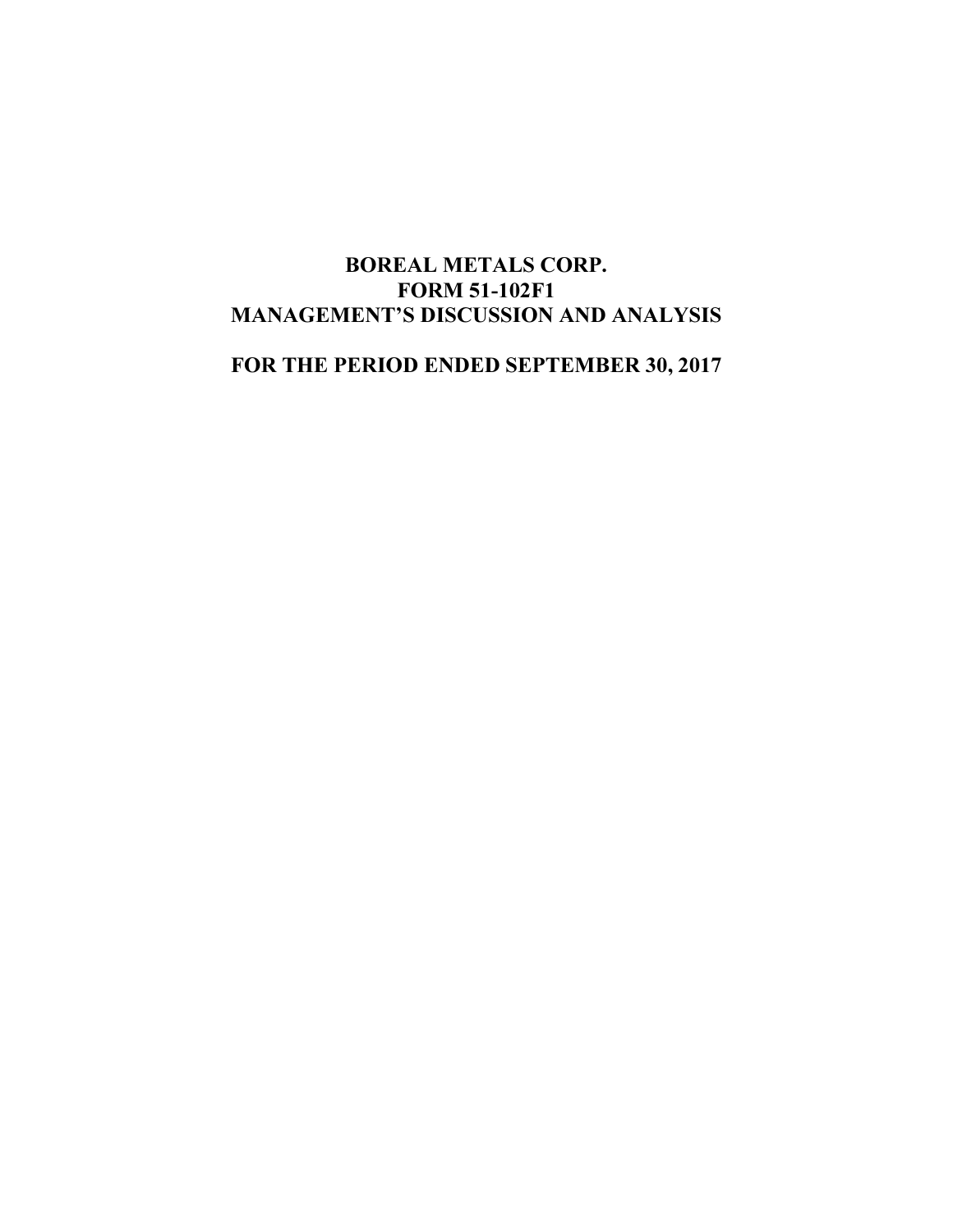The following management's discussion and analysis ("MD&A"), prepared as of November 20, 2017 should be read together with the condensed interim consolidated financial statements for the period ended September 30, 2017 and the audited financial statements for the year ended December 31, 2016 and related notes attached thereto, which are prepared in accordance with International Financial Reporting Standards. All amounts are stated in Canadian dollars unless otherwise indicated.

Additional information related to Boreal Metals Corp. (the "Company") is available for view on SEDAR at www.sedar.com.

# Forward Looking Statements

This MD&A contains certain forward-looking statements and information relating to the Company that are based on the beliefs of our management as well as assumptions made by and information currently available to us. When used in this document, the words "anticipate", "believe", "estimate", "expect" and similar expressions, as they relate to our company or our management, are intended to identify forward-looking statements. This MD&A contains forward-looking statements relating to, among other things, regulatory compliance, the sufficiency of current working capital, the estimated cost and availability of funding for the continued exploration and development of our exploration properties. Such statements reflect the current views of management with respect to future events and are subject to certain risks, uncertainties and assumptions. Many factors could cause the actual results, performance or our achievements to be materially different from any future results, performance or achievements that may be expressed or implied by such forward-looking statements.

# Description of Business

Boreal Metals Corp. (the "Company") was incorporated under the Business Corporations Act, British Columbia on December 31, 2013 and is considered to be in the exploration stage with respect to its mineral properties. On November 7, 2016, the Company changed its name to Boreal Metals Corp. The Company's head office address is 340 - 233 West 1st Street, North Vancouver, British Columbia, Canada, V7M 1B3.

On April 1, 2014, the Company commenced trading on the Canadian Securities Exchange ("CSE") under the trading symbol "EFM". On April 12, 2016, the CSE delisted the Company for being in default of CSE requirements. As of the date of the financial statements the Company's common shares were delisted from trading on the CSE.

On November 21, 2017, the Company obtained a public listing for its securities on the TSX Venture Exchange (the "Exchange") under the trading symbol "BMX" following closing of its offerings of units by way of Short Form Offering Document in accordance with Exchange policies (the "SFOD Offering") and by way of brokered private placement.

# Significant Events

On February 14, 2017, the Company closed a share purchase agreement with EMX Royalty Corporation ("EMX Royalty"), (former "Eurasian Minerals Inc.") and has acquired two companies with exploration stage assets in Scandinavia. The companies were wholly-owned subsidiaries of EMX Royalty which together domiciled a portfolio of four base and precious metal exploration projects, two in Sweden and two in Norway. EMX Exploration Scandinavia AB and Iekelvare Minerals AB (together referred to as the "Swedish Companies") are now wholly-owned subsidiaries of the Company. To acquire the Swedish Companies, the Company issued 1,713,390 common shares to EMX Royalty.

On March 29, 2017, Patricio Varas joined the Board. On June 1, 2017, Eric Jensen was appointed to the Board.

On April 4, 2017, the Company closed a non-brokered private placement of 12,270,000 units at \$0.05 per unit. Each unit consist of one common share and one-half of one transferable share purchase warrant, each whole warrant exercisable into one additional common share at a price of \$0.10 per share for a period of one year.

On August 14, 2017, the Company closed a private placement of 4,527,500 units at \$0.20 per unit. Each unit consists of one common share and one-half of one transferable share purchase warrant, each whole warrant exercisable into one additional common share at a price of \$0.40 per share for a period of two years from the date of issue. The issuance of an additional 1,000,000 units on the same terms closed into escrow, subject to release and issuance upon the Company's listing on the Exchange, which became effective November 21, 2017.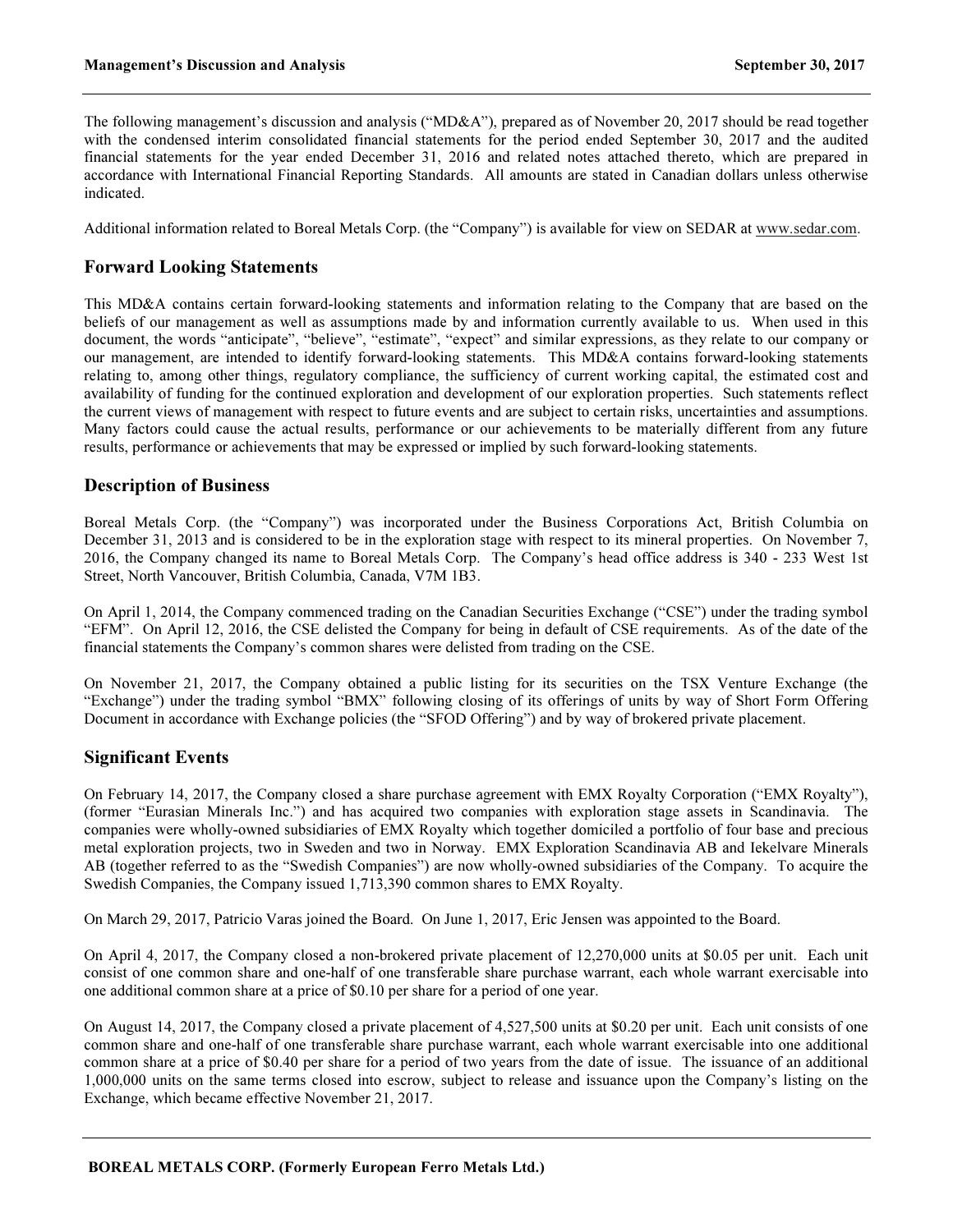On November 21, 2017, the Company obtained a public listing for its securities on the TSX Venture Exchange (the "Exchange") under the trading symbol "BMX" following closing of its offerings of units by way of Short Form Offering Document in accordance with Exchange policies (the "SFOD Offering") and by way of brokered private placement. As a result, the Company will be listed as a Tier 2 issuer on the Exchange. Pursuant to the SFOD Offering and the brokered private placement, the Company raised aggregate gross proceeds of \$4,400,000.

On November 21, 2017, the Company closed a non-brokered private placement for proceeds of \$200,000. The Company issued 666,666 units at a price of \$0.30 per unit, with each unit consisting of one common share and one common share purchase warrant. Each warrant exercisable into one common share at a price of \$0.50 until November 21, 2019.

# Exploration and Evaluation Assets

On February 14, 2017, the Company closed its share purchase agreement with EMX Royalty Corporation ("EMX Royalty"), (former "Eurasian Minerals Inc.") and has acquired two companies with exploration stage assets in Scandinavia. The companies were wholly-owned subsidiaries of EMX Royalty which together domiciled a portfolio of four base and precious metal exploration projects, two in Sweden and two in Norway. EMX Exploration Scandinavia AB and Iekelvare Minerals AB (together referred to as the "Swedish Companies") are now wholly-owned subsidiaries of the Company.

|                                      |   | <b>Swedish Properties</b> |
|--------------------------------------|---|---------------------------|
| Balance as of December 31, 2016      | S |                           |
| Property acquisition costs           |   | 215,233                   |
| Shares issued as anti-dilutive right |   | 353.524                   |
|                                      |   |                           |
| Balance as of September 30, 2017     |   | 568.757                   |

The Company owns several mining licenses located in Norway. The licenses in Norway are named the Tynset licenses and the Burfjord licenses. The licenses in Sweden are named the Gumsberg and Adak VMS Projects.

In the period ended September 30, 2017, the total of \$245,553 exploration costs were incurred by the Company as follows:

| <b>Exploration</b> expenses                                  |              | Adak                     |    | Gumsberg | Burfjord |  | Tynset  |    | Total                    |               |
|--------------------------------------------------------------|--------------|--------------------------|----|----------|----------|--|---------|----|--------------------------|---------------|
| Administrative expense                                       | \$           | 84                       | \$ | 3.301    | \$       |  | 3,327   | \$ | 319                      | \$<br>7.031   |
| Field work                                                   |              | $\overline{\phantom{a}}$ |    | 6,122    |          |  | 38,180  |    | $\overline{\phantom{0}}$ | 44,302        |
| <b>Exploration licenses</b>                                  |              | ٠                        |    | 33,132   |          |  | 2,664   |    | ٠                        | 35,796        |
| Geological                                                   | 22,437       |                          |    | 49,797   |          |  | 55,419  |    | 12,181                   | 139,834       |
| Geophysical                                                  |              | 4,790                    |    | 5,400    |          |  | 7,800   |    | 600                      | 18,590        |
| Total exploration costs incurred<br>as of September 31, 2017 | \$<br>27,311 |                          | \$ | 97,752   | \$       |  | 107,390 | \$ | 13,099                   | \$<br>245,553 |

# Selected Annual Financial Information

The Company's Consolidated Financial Statements for the years ended December 31, 2016, 2015, and 2014 have been prepared in accordance with International Financial Reporting Standards ("IFRS") as issued by the International Accounting Standards Board ("IASB"). The following selected financial information is taken from the annual consolidated financial statements and should be read in conjunction with those statements.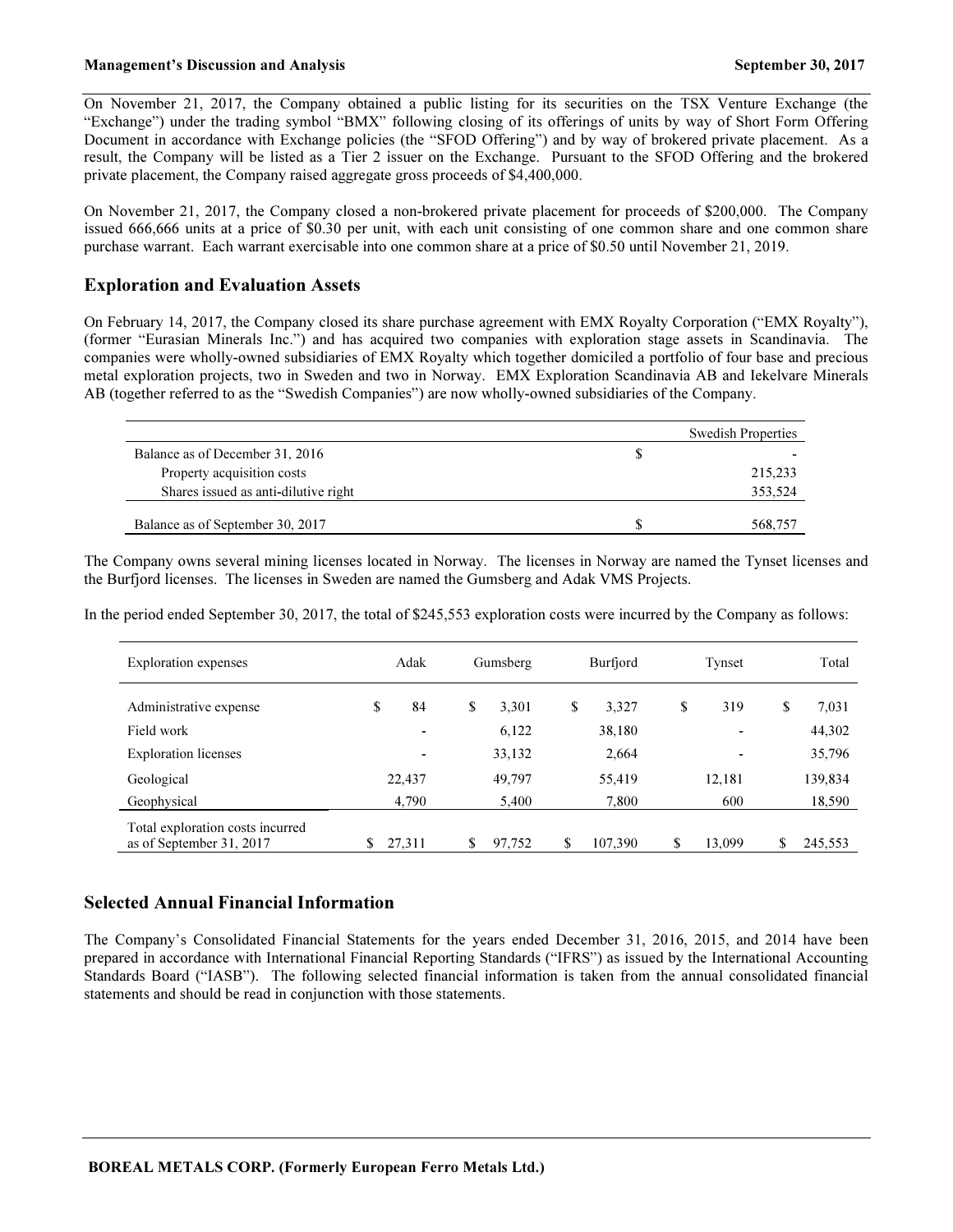#### Management's Discussion and Analysis September 30, 2017

|                                         | December 31, 2016 | December 31, 2015 | December 31, 2014 |
|-----------------------------------------|-------------------|-------------------|-------------------|
| Cash                                    | 196,987<br>S.     | 77                | 2,246             |
| Total assets                            | 205,918           | 5,084             | 5,782             |
| Total liabilities                       | 181,551           | 98,555            | 58,586            |
| Shareholders' equity (deficiency)       | 24,367            | (93, 471)         | (52, 804)         |
| Net loss and comprehensive loss         | (171, 541)        | (40,667)          | (231, 539)        |
| Basic and diluted loss per common share | (0.02)            | (0.01)            | (0.03)            |

# Acquisition

February 14, 2017, the Company has closed its share purchase agreement via a share exchange transaction with EMX Royalty and acquired two companies that were wholly-owned subsidiaries of EMX Royalty which together represent a portfolio of four Scandinavian base and precious metal (zinc-lead-copper-silver-gold) exploration projects including Gumsberg and Adak exploration assets in Sweden and the Tynset and Burfjord assets in Norway (the "Properties"). EMX Exploration Scandinavia AB and Iekelvare Minerals AB (together referred to as the "Swedish Companies") are now whollyowned subsidiaries of the Company.

To acquire the Swedish Companies, the Company issued 1,713,390 of its common shares to EMX Royalty which represents a 19.9% equity ownership in the Company at the present time and will have the continuing obligation to issue additional shares to maintain 19.9% interest, at no additional cost to EMX Royalty, until the Company has raised CDN\$5,000,000 in equity (subsequently raised); thereafter, EMX Royalty will have the right to participate pro-rata in future financings at its own cost to maintain its 19.9% interest. On April 4, 2017, 3,466,610 shares and August 14, 2017, 900,972 shares, were issued to EMX Royalty due to above obligation. Subsequently, another 3,124,910 shares were issued to EMX Royalty due to above obligations.

EMX Royalty has also been granted a 3% net smelter return ("NSR") royalty on each of the Properties, of which a 1% NSR may be purchased by the Company on or before the fifth anniversary of the closing date in 0.5% increments for a total of (a) USD\$2,500,000, or (b) at the purchaser's option, USD\$2,000,000 plus shares of the Company equal in value to USD\$500,000.

EMX Royalty will receive annual advance royalty ("AAR") payments of USD\$20,000 for each of the Properties commencing on the second anniversary of the closing, with each AAR payment increasing by USD\$5,000 per year until reaching USD\$60,000 per year, except that the Company may forgo AAR payments on two of the four properties in years two and three. Once reaching USD\$60,000, AAR payments will be adjusted each year according to the Consumer Price Index (as published by the U.S. Department of Labor, Bureau of Labor Statistics). EMX Royalty will receive a 0.5% NSR royalty on any new mineral exploration projects generated by the Company in Sweden or Norway, excluding projects acquired from a third party containing a mineral resource or reserve or an existing mining operation. EMX Royalty has the right to one seat on the Board of Directors of the Company.

Management has determined that this transaction does not qualify as a business combination. Accordingly, it was accounted for as an acquisition of assets. The fair value of the purchased assets was measured using the fair value of the issued common shares of the Company on the transaction date.

The following table summarizes the fair value of the Swedish Companies' identifiable assets and liabilities acquired at the date of acquisition:

| Net assets and liabilities acquired: |              |
|--------------------------------------|--------------|
| Cash                                 | \$<br>51,450 |
| Accounts receivable                  | 777          |
| Properties acquisition costs         | 215,233      |
| Trade and other payables             | (181,790)    |
|                                      |              |
| Total                                | \$<br>85,670 |
|                                      |              |
| Consideration paid:                  |              |
| Share capital                        | \$<br>85,670 |
|                                      |              |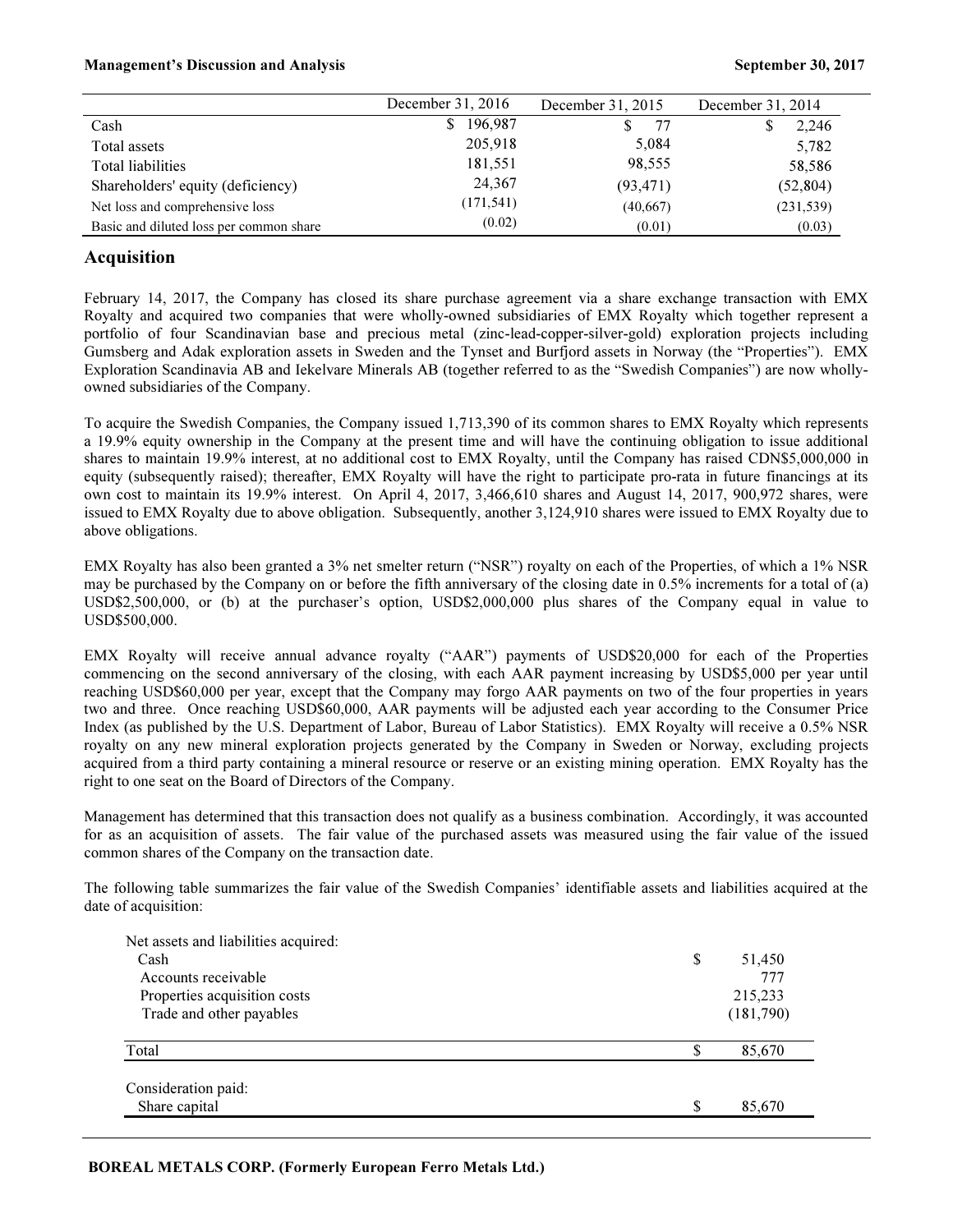# Results of Operations

Period ended September 30, 2017 and 2016

During the nine month period ended September 30, 2017, the Company incurred a net loss of \$887,579, an increase of \$816,676 compared to \$70,903 net loss incurred during the same period of 2016. This significant increase in the Company expenses was a result of increased activity of the Company. During the first three quarters of 2017, the Company acquired four Scandinavian projects, closed two financings and is in the process of closing a short-term offering to become listed on TSX-V, and conducted exploration on its newly acquired properties.

During the initial nine month period of 2017, the Company's major expenses were as follows:

Professional fees totaled \$156,664 compared to \$19,757 in 2016. The professional fees consist of legal, audit and accounting charges incurred due to Scandinavian companies' acquisition, closing the Company's financings and TSX-V listing application.

Marketing fees totaled \$160,150 as the Company engaged services of several consulting and marketing companies.

Travel expenses of \$178,497 (2016 - \$10,758) were incurred for the due diligence work done on the new project acquisitions (see Acquisition).

Management and consulting fees of \$79,061 (2016 - \$29,725) were accrued for present and former directors and officers of the Company.

General and administration expenses totaled \$52,757 vs. \$1,799 in 2016, as the Company was previously inactive due to difficult market conditions.

During the period ended September 30, 2017, the Company charge to operations was \$245,553 (2016 - \$Nil) due to exploration and evaluation expenses incurred on its Swedish properties.

The basic and diluted loss per common share during the nine months ended September 30, 2017 totaled \$0.04 vs \$0.00 in the same period of 2016.

Cash flows for the period ended September 30, 2017 and 2016

At September 30, 2017, the Company had \$280,847 cash, compared to \$196,987 cash at December 31, 2016.

In the period ended September 30, 2017, the Company closed two private placements for gross proceeds of \$1,519,000, of which \$289,379 was collected as of December 31, 2016. The Company paid \$18,500 in cash for finder's fees in connection with these private placements.

In the nine months ended September 30, 2017, net cash used for operating activities totaled \$1,111,456 compared to \$23,696 of net cash used in operating activities in the same period of 2016. The cash used in operating activities consisted of the operating expenses of the Company.

# Summary of Quarterly Results

|                   | September 30, | June $30.$ |         | March 31. December | September |            |           | June 30, March 31, December 31, September 30, |           |
|-------------------|---------------|------------|---------|--------------------|-----------|------------|-----------|-----------------------------------------------|-----------|
|                   | 2017          | 2017       | 2017    | 31, 2016           | 30, 2016  | 2016       | 2016      | 2015                                          | 2015      |
|                   |               |            |         |                    |           |            |           |                                               | \$        |
| Cash              | 280,847       | 390,770    | 228,579 | 196.987            | 76.381    | 5.504      | 14.443    | 77                                            | 244       |
| Total assets      | 981,368       | 812,621    | 406.988 | 205,918            | 83,859    | 11.298     | 19.775    | 5.007                                         | 4.992     |
| Total liabilities | 210,070       | 264.281    | 283,960 | 181.551            | 173.233   | 119.641    | 119.880   | 98,555                                        | 75,092    |
| Working capital   | 202.541       | 159,777    | 228,579 | 24.367             | (89.374)  | (108, 343) | (100.105) | (93, 471)                                     | (70, 100) |
| (deficiency)      |               |            |         |                    |           |            |           |                                               |           |

BOREAL METALS CORP. (Formerly European Ferro Metals Ltd.)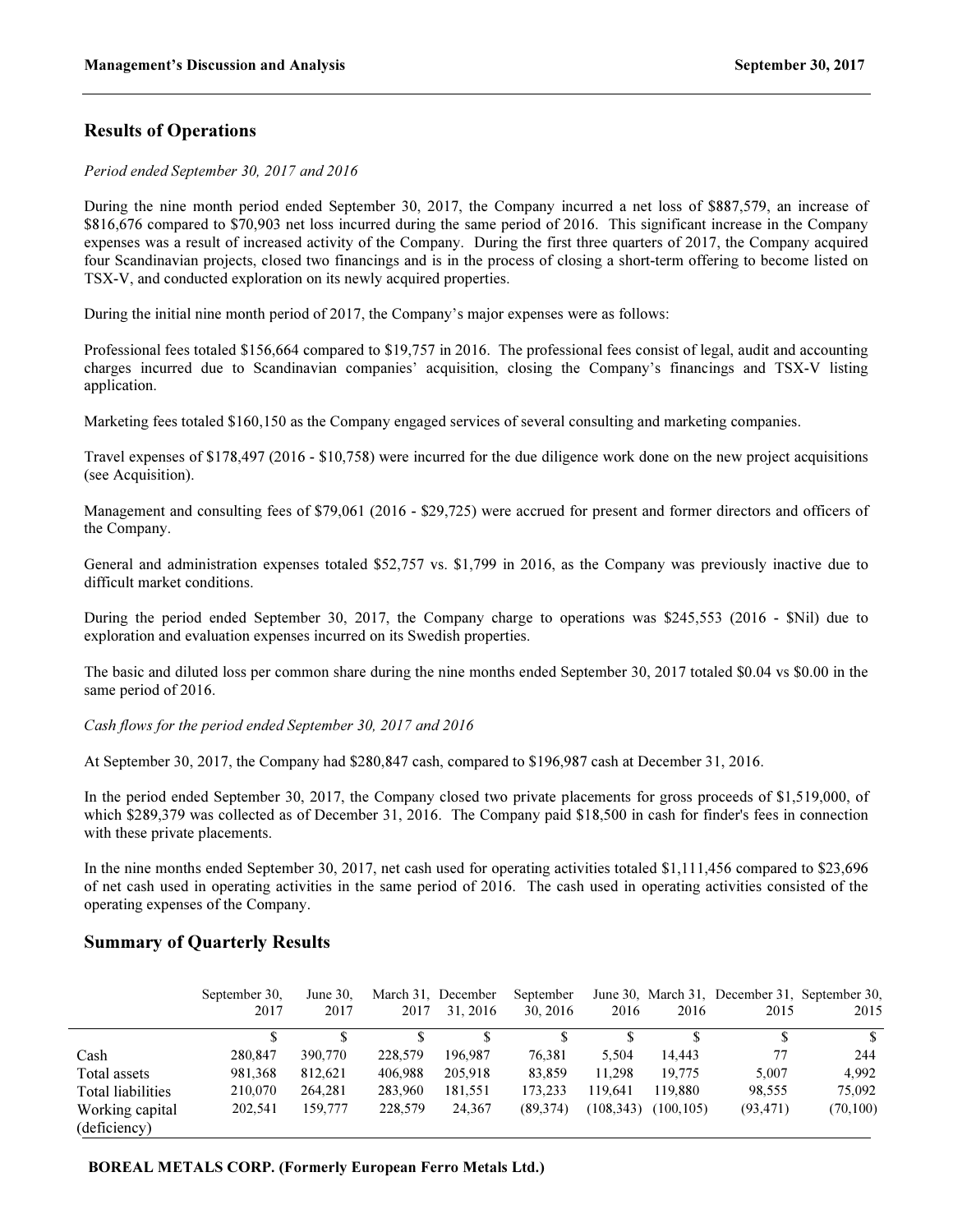|                           | September 30.<br>2017 | June $30$ .<br>2017 | 2017      | March 31, December<br>31, 2016 | September<br>30, 2016 | 2016    | 2016    | June 30, March 31, December 31, September 30,<br>2015 | 2015    |
|---------------------------|-----------------------|---------------------|-----------|--------------------------------|-----------------------|---------|---------|-------------------------------------------------------|---------|
| Net comprehensive         | (528, 736)            | (193, 518)          | (170,681) | (85,766)                       | (56.031)              | (8.238) | (6.634) | (23,369)                                              | (3,621) |
| loss<br>Basic and diluted | (0.02)                | (0.01)              | (0.01)    | (0.01)                         | (0.01)                | (0.00)  | (0.00)  | (0.01)                                                | (0.00)  |
| loss per share            |                       |                     |           |                                |                       |         |         |                                                       |         |

#### Three Months Period ended September 30, 2017 and 2016

In the third quarter ended September 30, 2017, the Company incurred a net loss of \$523,824 an increase of \$467,793 compared to \$56,031 of net loss incurred in the third quarter of 2016. This significant increase in the Company expenses was a result of the Scandinavian Companies acquisition and all corresponding administrative, exploration and legal activities.

During the three months ended September 30, 2017 the Company incurred \$83,050 (2016 - \$Nil) of exploration and evaluation expenses.

In the second quarter of 2017, the Company recorded \$160,150 (2016 - \$Nil) in marketing fees, \$145,839 (2016 - \$10,758) in travel expenses and \$26,843 (2016 - \$29,725) in consulting fees for the due diligence work done on the new project acquisition and an increase of \$60,947 in professional fees and \$24,699 in general and administrative costs.

# Liquidity and Capital Resources

To date, the Company has not yet realized profitable operations. The Company currently requires additional financing to continue in business and there can be no assurances that such financing will be available, or if available, will be on reasonable terms.

These consolidated financial statements have been prepared assuming the Company will continue on a going-concern basis. The Company has incurred losses since inception and the ability of the Company to continue as a going-concern depends upon its ability to develop profitable operations and to continue to raise adequate financing. Management is actively targeting sources of additional financing through alliances with financial, exploration and mining entities, or other business and financial transactions which would assure continuation of the Company's operations and exploration programs. In order for the Company to meet its liabilities as they come due and to continue its operations, the Company is solely dependent upon its ability to generate such financing.

There can be no assurance that the Company will be able to obtain adequate financing in the future or that the terms of such financing will be favorable. If adequate financing is not available when required, the Company may be required to delay, scale back or eliminate programs and may be unable to continue in operation. The Company may seek such additional financing through debt or equity offerings, but there can be no assurance that such financing will be available on terms acceptable to the Company or at all. Any equity offering will result in dilution to the ownership interests of the Company's shareholders and may result in dilution to the value of such interests.

The Company's revenues, if any, are expected to be in large part derived from the mining and sale of minerals and metals or interests related thereto. The economics of developing and producing properties are affected by many factors including the cost of operations and the market price of the mineral resource. Depending on the market price of mineral resources, the Company may determine that it is impractical to continue commercial production.

# Short-Term Loan

As at September 30, 2017, the Company's director advanced to the Company an amount of \$64,123 (December 31, 2016 - \$94,195) by the way of short-term loans. This is an unsecured, non-interest bearing and due on demand loan.

# Related Party Transactions

Key management personnel include the Chief Executive Officer ("CEO"), Chief Financial Officer ("CFO") and Directors of the Company.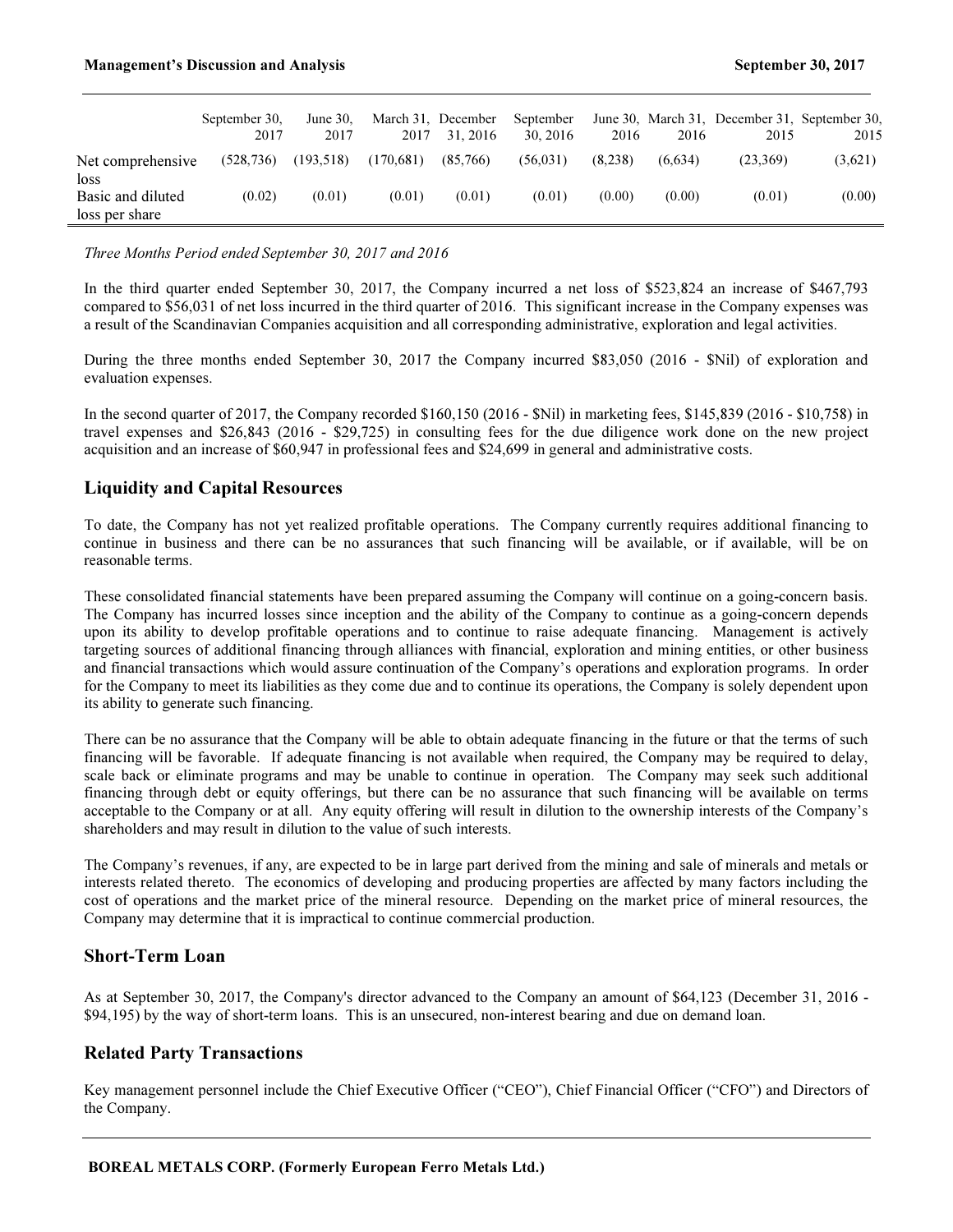During the period ended September 30, 2017, the Company accrued a total of \$67,000 (2016 - \$4,000) of consulting and management fees to its directors and officers. As of September 30, 2017, \$7,075 (December 31, 2016 - \$8,100) is payable to these directors.

During the period ended September 30, 2017, the Company accrued a total of \$6,500 (2016 - \$Nil) in rent expenses to an officer of the Company.

As at September 30, 2017, the Company's director advanced to the Company an amount of \$64,123 (December 31, 2016 - \$94,195) by the way of short-term loans. This is an unsecured, non-interest bearing and due on demand loan.

All related party transactions are in the normal course of operations and have been measured at the agreed to amounts, which is the amount of consideration established and agreed to by the related parties.

# Financial Instruments and Other Instruments

#### Financial instruments

Financial assets and liabilities are classified in the fair value hierarchy according to the lowest level of input that is significant to the fair value measurement. Assessment of the significance of a particular input to the fair value measurement requires judgement and may affect placement within the fair value hierarchy levels. The hierarchy is as follows:

- Level 1: quoted prices (unadjusted) in active markets for identical assets or liabilities.
- Level 2: inputs other than quoted prices included in Level 1 that are observable for the asset or liability, either directly (i.e., as prices) or indirectly (i.e., derived from prices).
- Level 3: inputs for the asset or liability that are not based on observable market data (unobservable inputs).

The fair value of cash and accounts payable and accrued liabilities and short-term loan from related party approximate their carrying amounts due to the short term nature of the financial instruments. Cash is classified as financial assets fair value through profit or loss and is measured using level 1 inputs of the fair value hierarchy. Accounts payable and accrued liabilities and short-term loan from related party are classified as financial liabilities fair value through profit or loss.

#### Risk management

The Company is exposed to a variety of financial instrument related risks to varying degrees:

### Credit risk

Credit risk is the risk that the counterparty to a financial instrument will cause a financial loss for the Company by failing to discharge its obligations. The Company's credit risk is primarily attributable to its liquid financial assets including cash. The Company limits its exposure to credit risk on liquid financial assets through maintaining its cash with high-credit quality financial institutions.

### Liquidity risk

Liquidity risk is the risk that the Company will not be able to meet its obligations associated with its financial liabilities. The Company's approach to managing liquidity risk is to ensure that it will have sufficient liquidity to meet liabilities when due. The Company is currently investigating financing opportunities so that it has sufficient liquidity to meet liabilities when due.

There can be no assurance the Company will be able to obtain required financing in the future on acceptable terms. The Company anticipates it will need additional capital in the future to finance on-going exploration of its properties, such capital to be derived from the completion of other equity financings. The Company has limited financial resources, has no source of operating income and has no assurance that additional funding will be available to it for future exploration and development of its project. The ability of the Company to arrange additional financing in the future will depend, in part, on the prevailing capital market conditions and exploration success. In recent years, the securities markets have experienced wide fluctuations in price which have not necessarily been related to the operating performance, underlying asset values or prospects of such companies. There can be no assurance that continual fluctuations in price will not occur. Any quoted market for the common shares may be subject to market trends generally, notwithstanding any potential success of the Company in creating revenue, cash flows or earnings.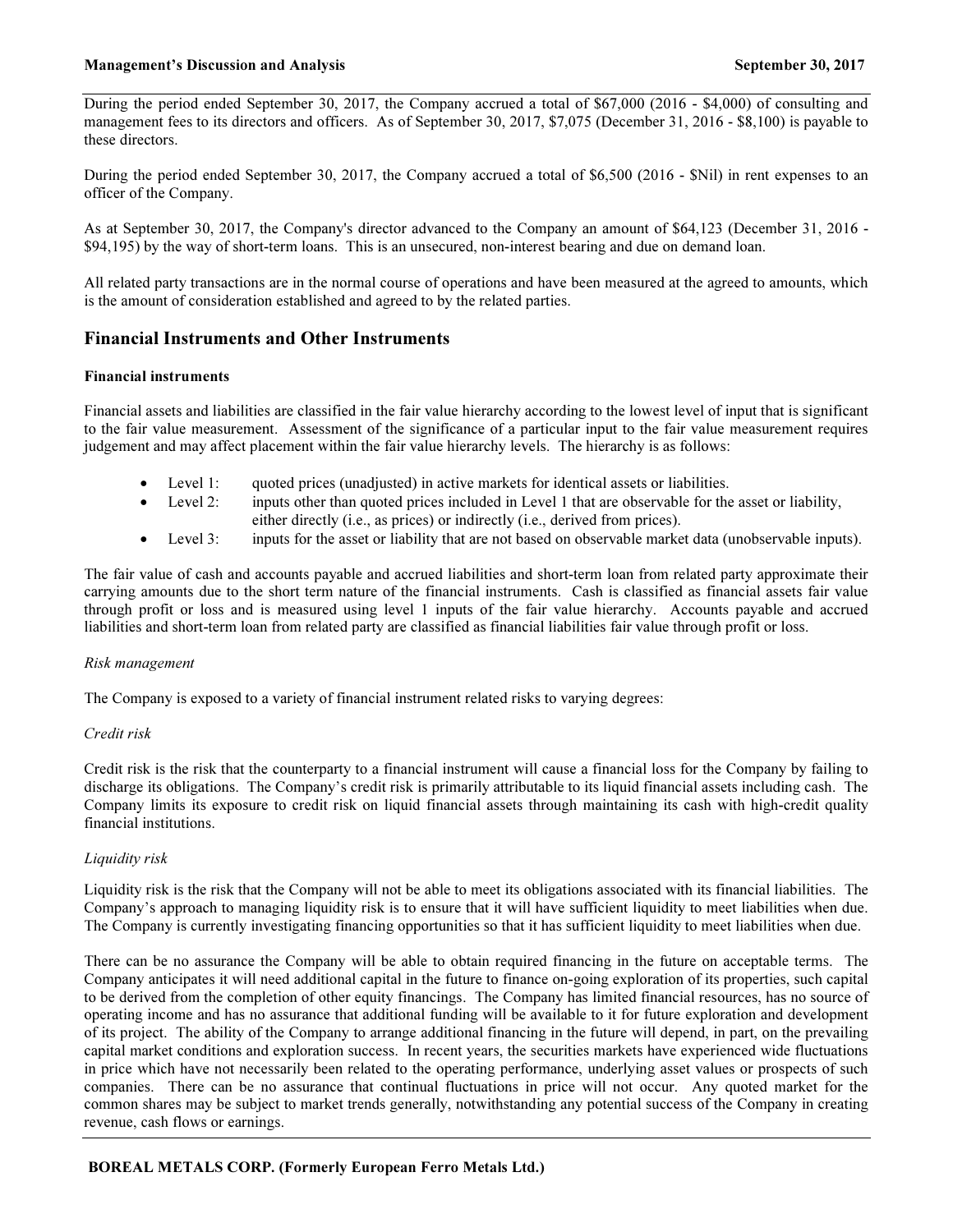#### Market risk

Market risk is the risk of loss that may arise from changes in market factors such as interest rates, foreign exchange rates, and commodity and equity prices.

#### Currency risk

The Company is exposed to financial risk related to fluctuations in foreign exchange rates. Foreign currency risk is limited to the portion of the Company's business transactions denominated in currencies other than the Canadian Dollar.

#### Interest rate risk

The Company's exposure to interest rate risk arises from the interest rate impact on cash. The Company's policy is to invest cash at floating rates of interest, in order to maintain liquidity, while achieving a satisfactory return for shareholders. There is minimal risk that the Company would recognize any loss as a result of a decrease in the fair value.

#### Price risk

The Company is exposed to price risk with respect to commodity prices. The Company closely monitors commodity prices to determine the appropriate course of action to be taken by the Company.

### Segment Information

The Company is engaged in one business activity, being the acquisition, exploration and development of base and precious metal. The two geographical segments are Canada and Scandinavia. All non-current assets are held solely in the Scandinavia segment.

Summarized financial information on the geographic segments the Company operates in are as follows:

| For the period ended September 30, 2017 | Canada  |     | <b>Scandinavia</b> | Consolidated |
|-----------------------------------------|---------|-----|--------------------|--------------|
| Exploration and evaluation assets       |         | - 8 | 568.757            | 568.757      |
| Exploration expense                     | 170.519 |     | 35.780             | 206,299      |
| Loss for the period                     | 763.613 |     | 123.965            | 887,578      |

# Subsequent Events

On November 21, 2017, the Company obtained a public listing for its securities on the TSX Venture Exchange following closing of its offerings of units by way of Short Form Offering Document in accordance with Exchange policies and by way of brokered private placement (the "Private Placement"). The Financings were conducted by PI Financial Corp. (the "Agent").

The SFOD consists of 6,666,666 units of the Company at a price of \$0.30 per unit for gross proceeds of \$2,000,000. Each unit consists of one common share and one-half of share purchase warrant, with each whole warrant exercisable at a price of \$0.50 for a period of 24 months from the closing date of the SFOD.

The Company also closed a brokered private placement of 8,000,000 units at a price of \$0.30 per unit for gross proceeds of \$2,400,000, concurrently with the SFOD. Each brokered private placement's unit consists of one common share and one warrant, having the same terms as the SFOD warrants.

A cash commission equal to 8% of the gross proceeds of the financings was paid to the Agent. In addition, the Agent was issued non-transferable broker warrants equal to 8% of the number of units issued pursuant to the financings. Each agent's warrant will be exercisable for one common share at a price of \$0.30 until May 21, 2019. The Agent also received 600,000 units as a corporate finance fee with 400,000 units having the same composition as the SFOD units and 200,000 as the brokered private placement units.

All securities issued in connection with the brokered private placement and the Agent's commission are subject to a fourmonth hold period, expiring March 22, 2018.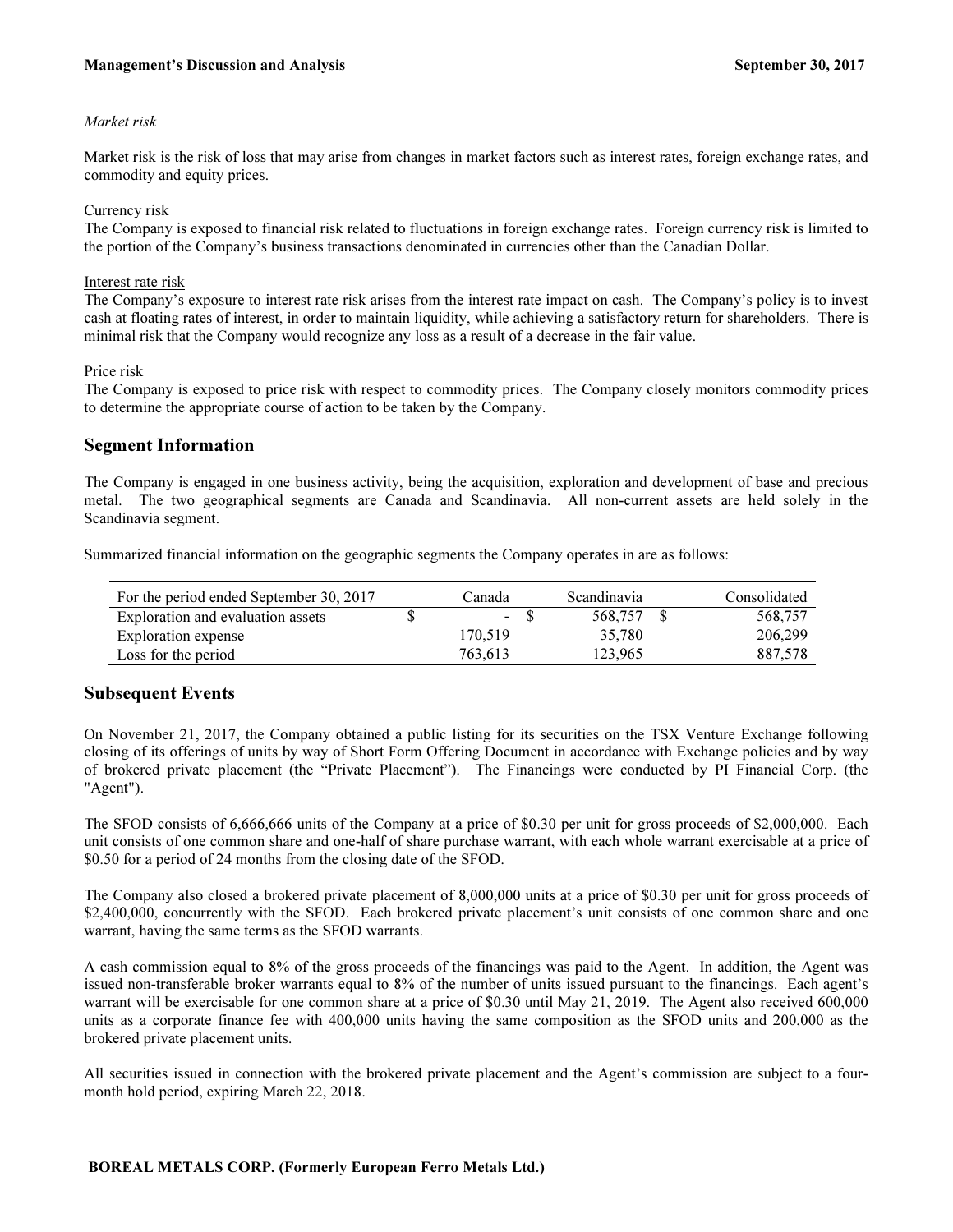On November 21, 2017, 3,124,910 shares were issued to EMX Royalty at no additional cost due to the Company's obligation to maintain EMX Royalty 19.9% equity ownership in the Company, until \$5,000,000 in equity has been raised.

On November 21, 2017, the Company closed a non-brokered private placement for proceeds of \$200,000. The Company issued 666,666 units at a price of \$0.30 per unit, with each unit consisting of one common share and one common share purchase warrant. Each warrant exercisable into one common share at a price of \$0.50 until November 21, 2019. The securities issued in connection with the non-brokered private placement are subject to a four-month hold period, expiring March 22, 2018.

# Off-Balance Sheet Arrangements

The Company does not have any off-balance sheet arrangements as at September 30, 2017 and 2016.

### Significant Accounting Policies

These consolidated financial statements, including comparatives, were prepared in accordance with the accounting policies described in the Company's annual financial statements for the year ended December 31, 2016. There have been no changes to the Company's critical accounting estimates and judgments during the period ended September 30, 2017.

### Critical Accounting Estimates

The preparation of the unaudited consolidated financial statements requires management to make judgments and estimates and form assumptions that affect the reported amounts of assets and liabilities at the date of the financial statements and reported amounts of expenses during the reporting period. On an ongoing basis, management evaluates its judgments and estimates in relation to assets, liabilities and expenses. Management uses historical experience and various other factors it believes to be reasonable under the given circumstances as the basis for its judgments and estimates. Actual outcomes may differ from these estimates.

The most significant estimates relate to the valuation of deferred income tax amounts and impairment testing. The value of deferred tax assets is evaluated based on the probability of realization; the Company has assessed that it is improbable that such assets will be realized and has accordingly not recognized a value for deferred taxes.

The most significant judgments relate to the recoverability of capitalized amounts, recognition of deferred tax assets and liabilities and the determination of the economic viability of a project.

### New Standards Not Yet Adopted

The Company has not yet adopted the following revised or new IFRS that have been issued but were not yet effective as at December 31, 2016:

IFRS 9, Financial Instruments (effective date January 1, 2018) introduces new requirements for the classification and measurement of financial assets and liabilities.

IFRS 16, Leases is a new standard that sets out the principles for recognition, measurement, presentation and disclosure of leases including guidance for both parties to a contract, the lessee and the lessor. The new standard eliminates the classification of leases as either operating or finance leases as is required by IAS 17 and instead introduces a single lessee accounting model. This standard is effective for the years beginning on or after January 1, 2019.

The Company is currently assessing the impact that these new accounting standards will have on the financial statements and the business of the Company.

### Outstanding Share Data

As at September 30, 2017, the Company had 31,532,472 common shares outstanding and 51,590,714 shares as of the date of this MD&A.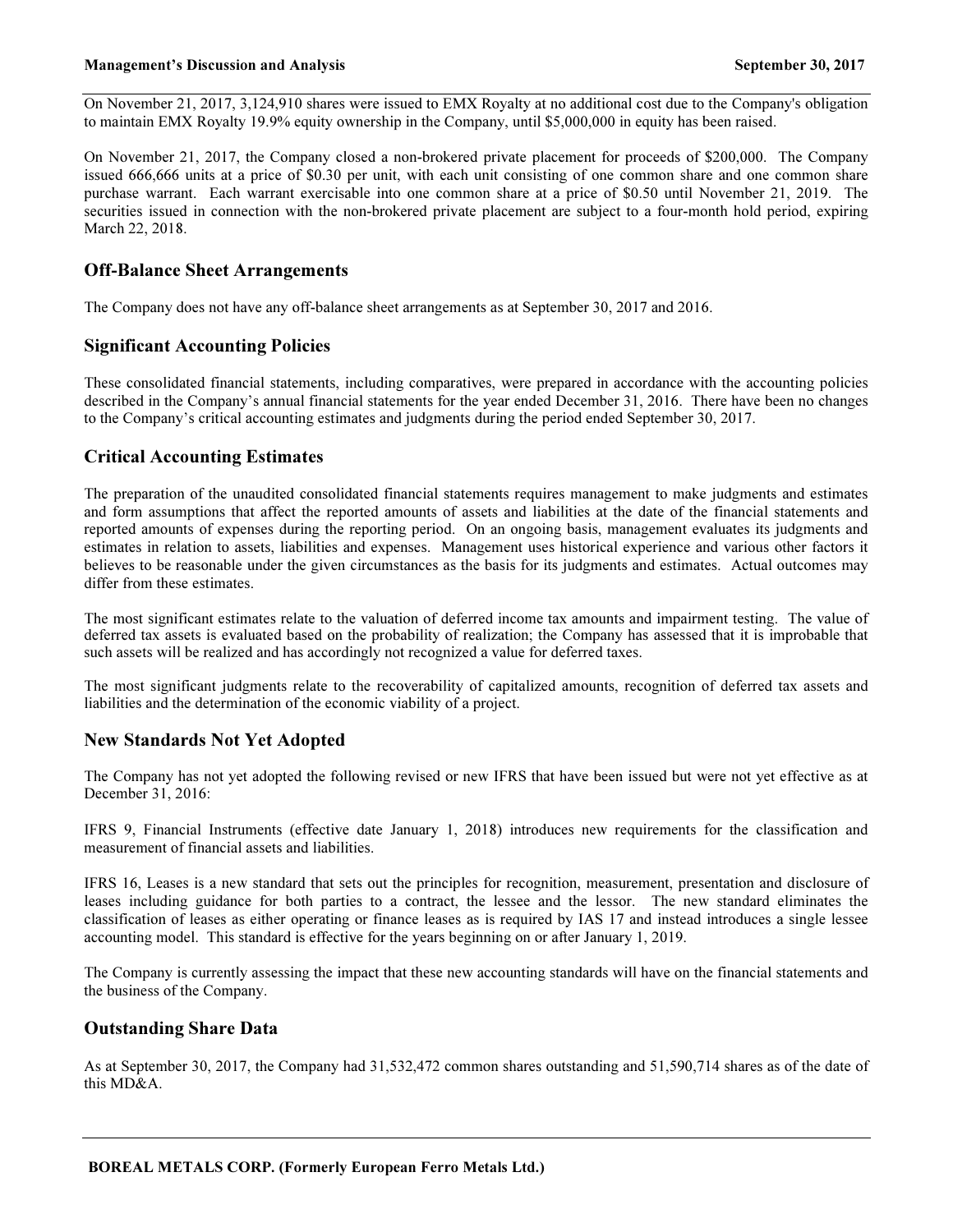On February 14, 2017, the Company issued 1,713,390 common shares to EMX Royalty on the acquisition of the Swedish Companies. The shares were fair valued at \$85,670.

On April 4, 2017, the Company closed a non-brokered private placement of 12,270,000 units at \$0.05 per unit for proceeds of \$613,500. Each unit consists of one common share and one-half of one transferable share purchase warrant, exercisable into one additional common share at a price of \$0.10 per share for a period of one year. A fair value of \$53,823 was assigned to these warrants.

On August 14, 2017, the Company closed a private placement of 4,527,500 units at \$0.20 per unit. Each unit consists of one common share and one-half of one transferable share purchase warrant, each whole warrant exercisable into one additional common share at a price of \$0.40 per share for a period of two years from the date of issue. The warrants are subject to an acceleration provision, whereby any time after four months from the date of issuance and before the expiry date, if the closing price of the common shares of the Company is \$0.75 or above for 10 consecutive trading days, the Company may provide notice to the holder (the "Acceleration Notice") that the warrants will expire on the date which is 30 days from the date of the Acceleration Notice. A fair value of \$79,879 was assigned to these warrants.

In connection with the August 14, 2017 private placement, the issuance of an additional 1,000,000 units on the same terms closed into escrow, subject to release and issuance upon the Company's listing on the Exchange, which became effective November 21, 2017.

The Company paid finder's fees of \$18,500 in cash, issued 44,000 common shares as finder's fees at a deemed price of \$0.20 per common share and 136,500 finder's warrants to certain finders. The finder's warrants have the same terms as private placement warrants except they are non-transferable. A fair value of \$5,283 was assigned to 136,500 brokers' warrants.

As of September 30, 2017, a total of 4,367,582 shares were issued to EMX Royalty at no additional cost due to the Company's obligation to maintain EMX Royalty's 19.9% equity ownership in the Company, until \$5,000,000 in equity has been raised. These shares were recorded at a fair market value of \$353,525. Subsequently, another 3,124,910 shares were issued to EMX Royalty due to above obligations.

On November 21, 2017, the Company closed SFOD financing consisted of 6,666,666 units of the Company at a price of \$0.30 per unit for gross proceeds of \$2,000,000. Each unit consists of one common share and one-half of share purchase warrant, with each whole warrant exercisable at a price of \$0.50 for a period of 24 months from the closing date of the SFOD.

The Company also closed a brokered private placement of 8,000,000 units at a price of \$0.30 per unit for gross proceeds of \$2,400,000, concurrently with the SFOD. Each brokered private placement's unit consists of one common share and one warrant, having the same terms as the SFOD warrants.

A cash commission equal to 8% of the gross proceeds of the financings was paid to the Agent. In addition, the Agent was issued non-transferable broker warrants equal to 8% of the number of units issued pursuant to the financings. Each agent's warrant will be exercisable for one common share at a price of \$0.30 until May 21, 2019. The Agent also received 600,000 units as a corporate finance fee with 400,000 units having the same composition as the SFOD units and 200,000 as the brokered private placement units.

All securities issued in connection with the brokered private placement, the Agent's commission are subject to a four-month hold period, expiring March 22, 2018.

On November 21, 2017, the Company closed a non-brokered private placement for proceeds of \$200,000. The Company issued 666,666 units at a price of \$0.30 per unit, with each unit consisting of one common share and one common share purchase warrant. Each warrant exercisable into one common share at a price of \$0.50 until November 21, 2019. The securities issued in connection with the non-brokered private placement are subject to a four-month hold period, expiring March 22, 2018.

As at September 30, 2017, and the date of this MD&A, the Company had not issued any stock options and had 8,535,250 and 22,608,582 warrants, respectively. 6,135,000 transferrable share purchase warrants were issued on April 4, 2017, at a price of \$0.10 for a period of one year in connection to the closed non-brokered private placement. 2,400,250 share purchase warrants were issued on August 14, 2017, at a price of \$0.40 for a period of one year in connection to the closed nonbrokered private placement. Subsequently, 12,906,666 warrants at a price of \$0.50 were issued in connection to SFOD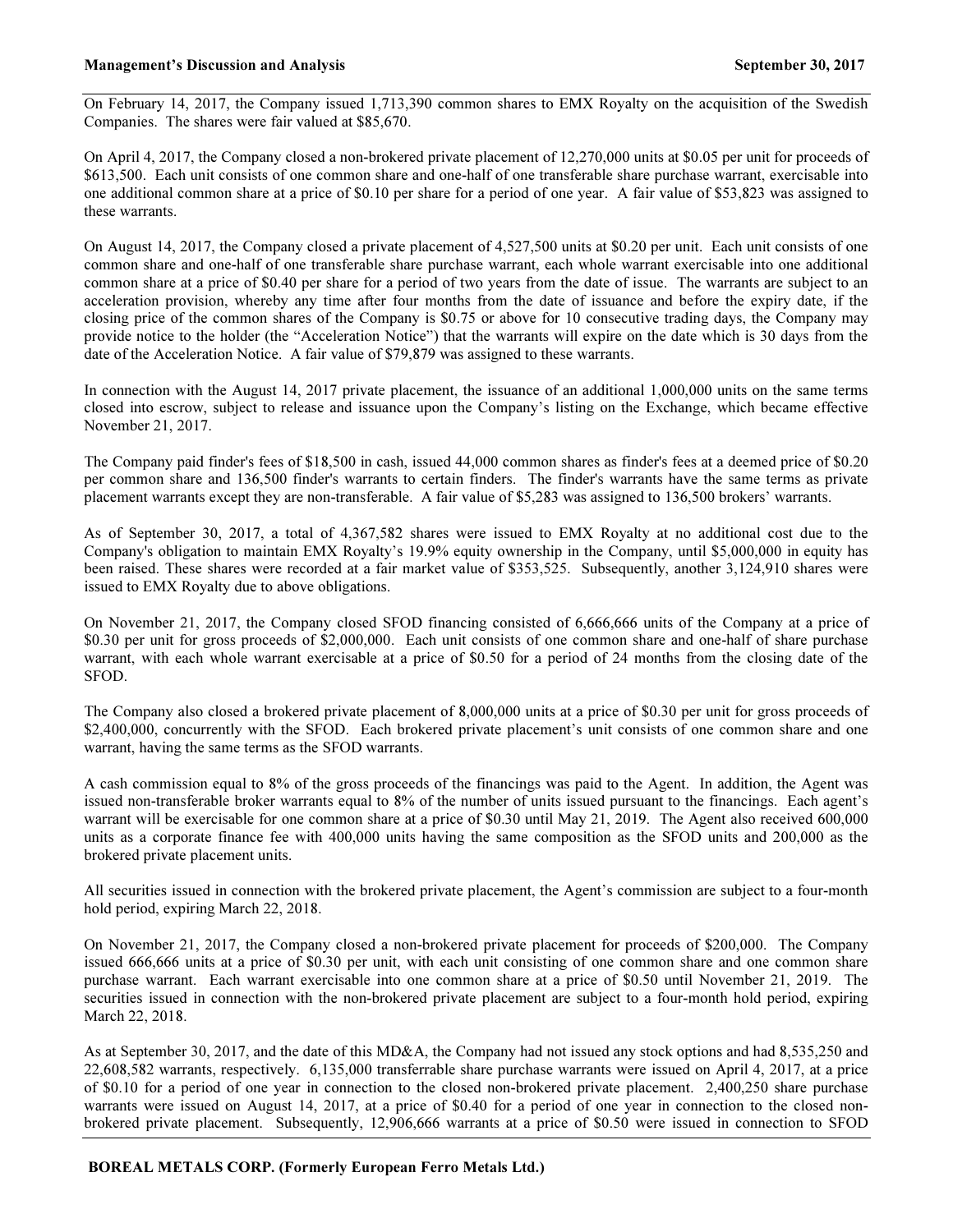financing and brokered private placement, 666,666 in connection to non-brokered private placement for two year period, and 500,000 warrants were issued pursuant to the release of the 1,000,000 units that closed into escrow in connection with the August 14, 2017 private placement.

### Management's Responsibility for Financial Statements

Information provided in this report, including the financial statements, is the responsibility of management. In the preparation of these statements, estimates are sometimes necessary to make a determination of future value for certain assets or liabilities. Management believes such estimates have been based on careful judgments and have been properly reflected in the accompanying financial statements. Management maintains a system of internal controls to provide reasonable assurances that the Company's assets are safeguarded and to facilitate the preparation of relevant and timely information.

# Risk Factors

#### Our exploration programs may not result in a commercial mining operation.

Mineral exploration involves significant risk because few properties that are explored contain bodies of ore that would be commercially economic to develop into producing mines. Our mineral properties are without a known body of commercial ore and our proposed programs are an exploratory search for ore. We do not know whether our current exploration programs will result in any commercial mining operation. If the exploration programs do not result in the discovery of commercial ore, we will be required to acquire additional properties and write-off our investments in our existing properties.

#### We may not have sufficient funds to complete further exploration programs.

We have limited financial resources, do not generate operating revenue and must finance our exploration activity by other means. We do not know whether additional funding will be available for further exploration of our projects or to fulfill our anticipated obligations under our existing property agreements. If we fail to obtain additional financing, we will have to delay or cancel further exploration of our properties, and we could lose all of our interest in our properties.

### Factors beyond our control may determine whether any mineral deposits we discover are sufficiently economic to be developed into a mine.

The determination of whether our mineral deposits are economic is affected by numerous factors beyond our control. These factors include market fluctuations for precious metals; metallurgical recoveries associated with the mineralization; the proximity and capacity of natural resource markets and processing equipment; costs of access and surface rights; and government regulations governing prices, taxes, royalties, land tenure, land use, importing and exporting of minerals and environmental protection.

### Mineral exploration is highly speculative and risky; any material changes to the estimated reserves might adversely affect the profitability of the property.

In making determinations about whether to proceed to the next stage of development, we must rely upon estimated calculations as to the mineral reserves and grades of mineralization on our properties. Until ore is actually mined and processed, mineral reserves and grades of mineralization must be considered as estimates only. Any material changes in mineral reserve estimates and grades of mineralization will affect the economic viability of the placing of a property into production and a property's return on capital.

### Mineral exploration is hazardous. We could incur liability or damages as we conduct our business due to the dangers inherent in mineral exploration.

Mining operations often encounter unpredictable risks and hazards that add expense or cause delay. These include unusual or unexpected geological formations, changes in metallurgical processing requirements; power outages, labor disruptions, flooding, explosions, rock bursts, cave-ins, landslides and inability to obtain suitable or adequate machinery, equipment or labor. We may become subject to liabilities in connection with pollution, cave-ins or hazards against which we cannot insure against or which we may elect not to insure. The payment of these liabilities could require the use of financial resources that would otherwise be spent on mining operations.